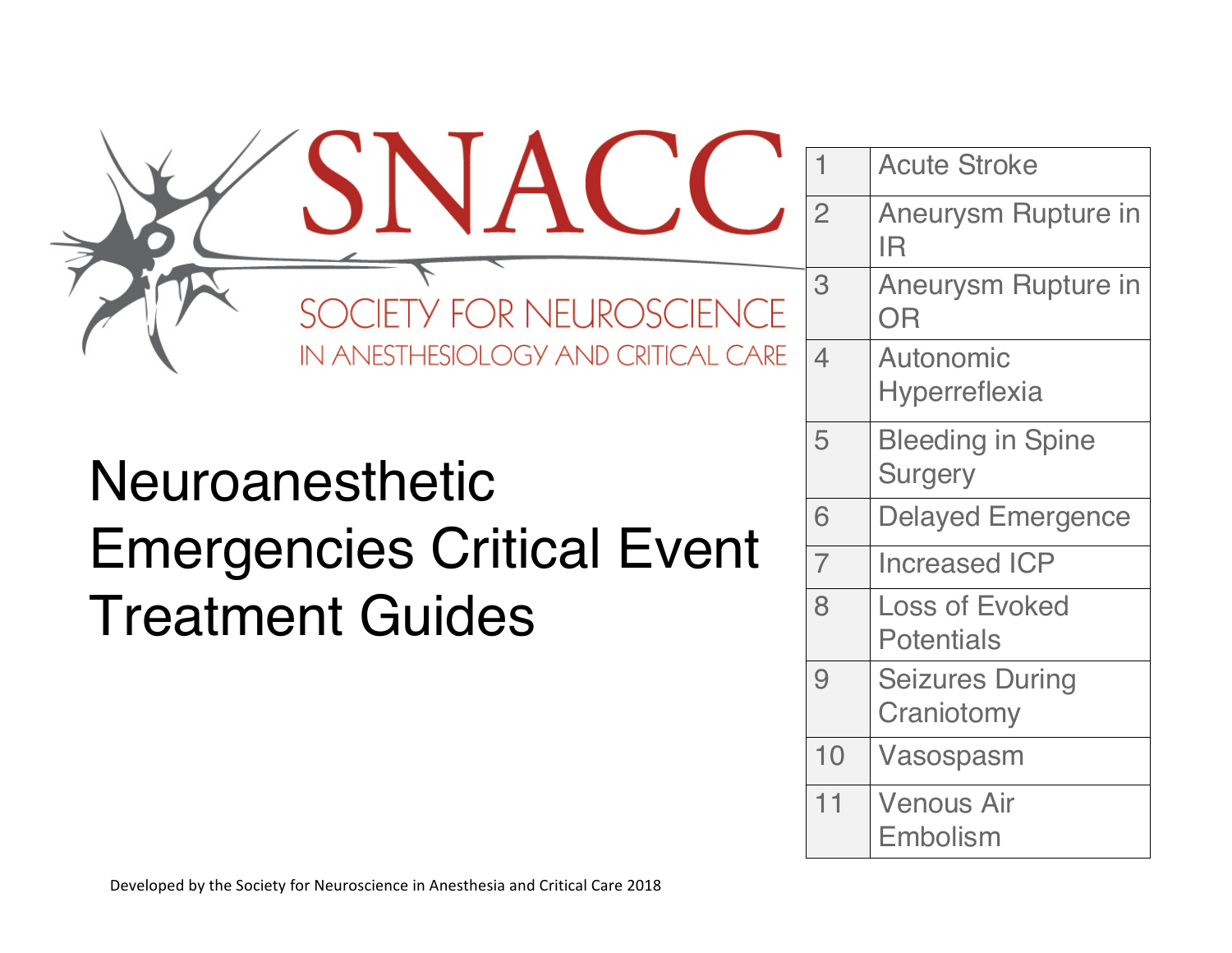The cognitive aids that follow were designed to aid in the clinical care of patients. As stated by the American Society of Anesthesiologists:

*"Guidelines are systematically developed recommendations that assist in the decision making process. Practice quidelines are not intended as standards or absolute requirements, and their use cannot quarantee any specific outcome. Practice quidelines* are subject to revision as warranted by the evolution of medical knowledge, technology, and practice. They provide basic recommendations that are supported by a synthesis and analysis of the current literature, expert opinion, open forum commentary, and *clinical feasibility data."*

The purpose of these cognitive aids is to provide a resource for the anesthesia team when faced with a neuroanesthetic emergency. They are not a protocol that anesthesiologists are obligated to follow. Treatment may vary based on clinical decision-making.

These cognitive aids were developed by a SNACC education taskforce. Prior to publication the entire SNACC membership had the opportunity to review and revise.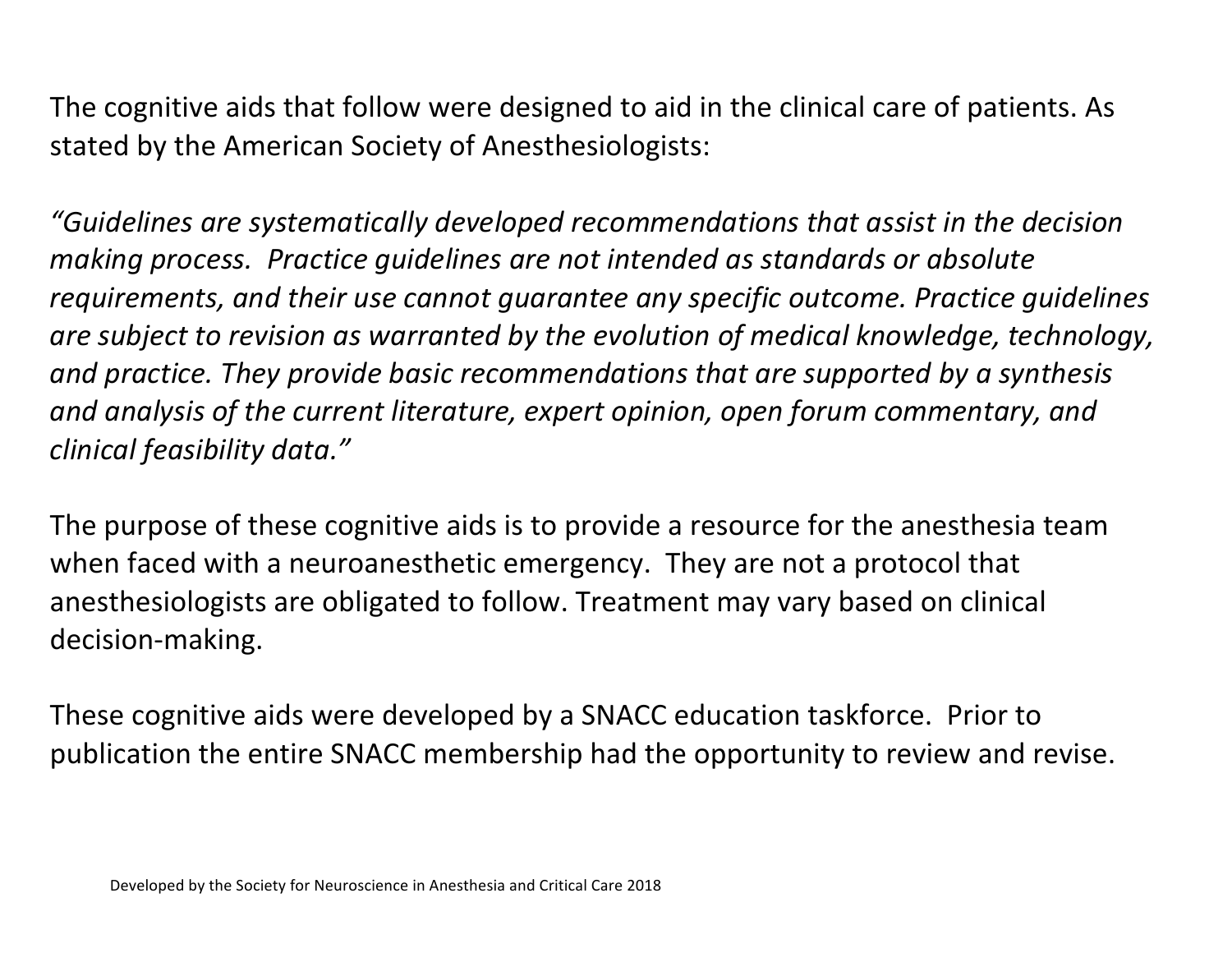### **Acute Stroke**

Alteration in level of consciousness or acute neurologic deficit (focal or global). Most common presenting symptoms: hemiparesis, visual loss, dysarthria, facial drop, vertigo, ataxia or sudden decrease in the level of consciousness.

#### Stabilize Patient:

ABCs

Establish time of onset (time last seen normal).

Supplemental oxygen to maintain saturation >94% (hyperoxia may be detrimental in stroke) Brain imaging (noncontrast CT scan)

#### Treatment:

Intravenous thrombolysis with rtPA: indicated within 3 hours of symptoms onset, and may be considered within 4.5 hours, when no contraindication to IV tPA (SBP needs to be ≤185 mmHg and DBP ≤110 mm Hg).

Endovascular treatment (intra-arterial thrombolysis or mechanical clot extraction): indicated for major stroke within 6 hours, due to occlusion of the middle cerebral artery, especially for those with contraindications for intravenous thrombolysis. Anesthetic management:

- Choice of anesthesia: General vs. conscious sedation.
	- o No difference in neurologic outcomes and no delay in time to reperfusion when comparing both strategies
	- o Decision should be individualized (eg. patient cooperation or need to secure airway)
- Hemodynamic management:
	- o Preferentially use continuous invasive monitoring (do not delay intervention to obtain arterial access as it can be obtained by the neurointerventionist)
	- $\circ$  Avoid hypotension: maintain SBP  $>$  140 mm Hg and <180 mm Hg.
- Oxygenation and ventilation:
	- o Supplement oxygen to maintain SpO2>92% and PaO2> 60 mmHg
	- o Maintain normocapnia to avoid cerebral vasoconstriction
- Temperature: Target temperature between 35°C and 37°.
- Glycemic management: Maintain BG between 70 to 140 mg/dL. Initiate insulin treatment if BG>140 mg/dL.

Risk Factors:

Hypertension, Diabetes, Tobacco use, Hyperlipidemia, History of CAD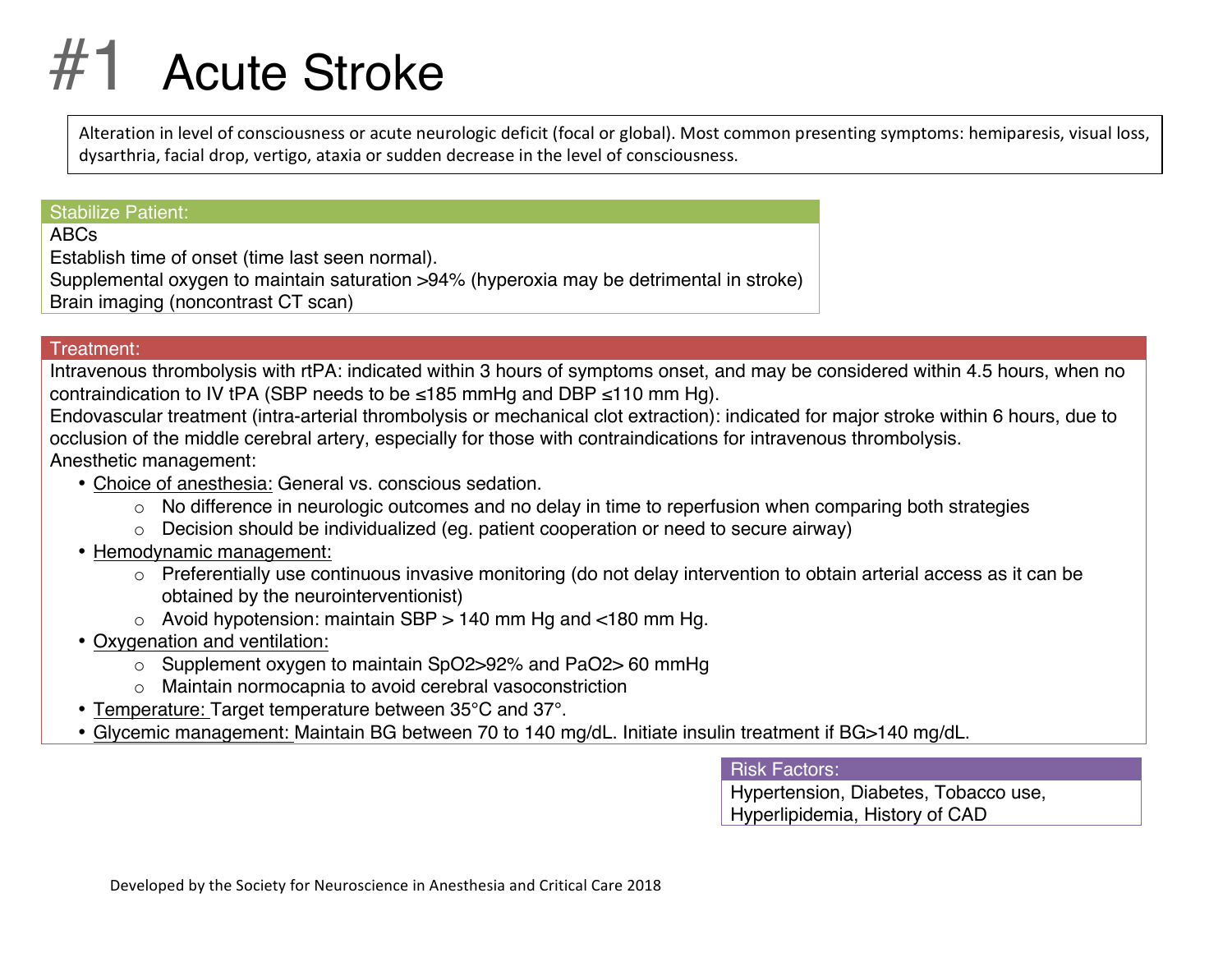# #2 Aneurysm Rupture- IR

Extravasation of contrast and/or signs of increased ICP

| <b>Stabilize Patient:</b>                                | Drugs:                                                                                                     |
|----------------------------------------------------------|------------------------------------------------------------------------------------------------------------|
| Increase FiO2 to avoid hypoxia                           | Protamine: Discuss dosing with Interventionalist and base on                                               |
| Hyperventilate the patient                               | most recent ACT                                                                                            |
| If possible, elevate head of bed (reverse Trendelenburg) | - Typically 1 mg Protamine neutralizes 100 U Heparin<br>- Less Protamine is needed as times increased from |
|                                                          | Heparin administration                                                                                     |
|                                                          | - Administer test dose and then as slow IVP: can cause                                                     |
|                                                          | hypotension, rarely can result in HTN or anaphylaxis                                                       |
|                                                          | Mannitol: 0.25-1 g/kg infused over 15 min                                                                  |
|                                                          | - Caution in setting of CHF and severe renal disease with                                                  |
|                                                          | anuria                                                                                                     |
|                                                          | Nicardipine: Infusion rate: 2.5-15 mg/h                                                                    |

#### Treatment:

Be prepared to administer Protamine. Discuss with Interventionalist first

Take maneuvers to decrease ICP:

- Consider giving Mannitol
- Maintain blood pressure near baseline levels until bleeding is controlled. Once hemostasis is achieved consider increasing BP to maintain cerebral perfusion pressure in context of increased ICP
- Consider switching to a TIVA

Maintain euglcyemia, normothermia, and control seizures

Ensure STAT neurosurgery consult has been placed and EVD kit is being brought to IR suite

Check labs including ACT and consider converting blood status to type and cross

Ensure OR control desk aware of possible emergency case if unable to achieve hemostasis in IR

The patient will likely remain intubated after procedure/surgery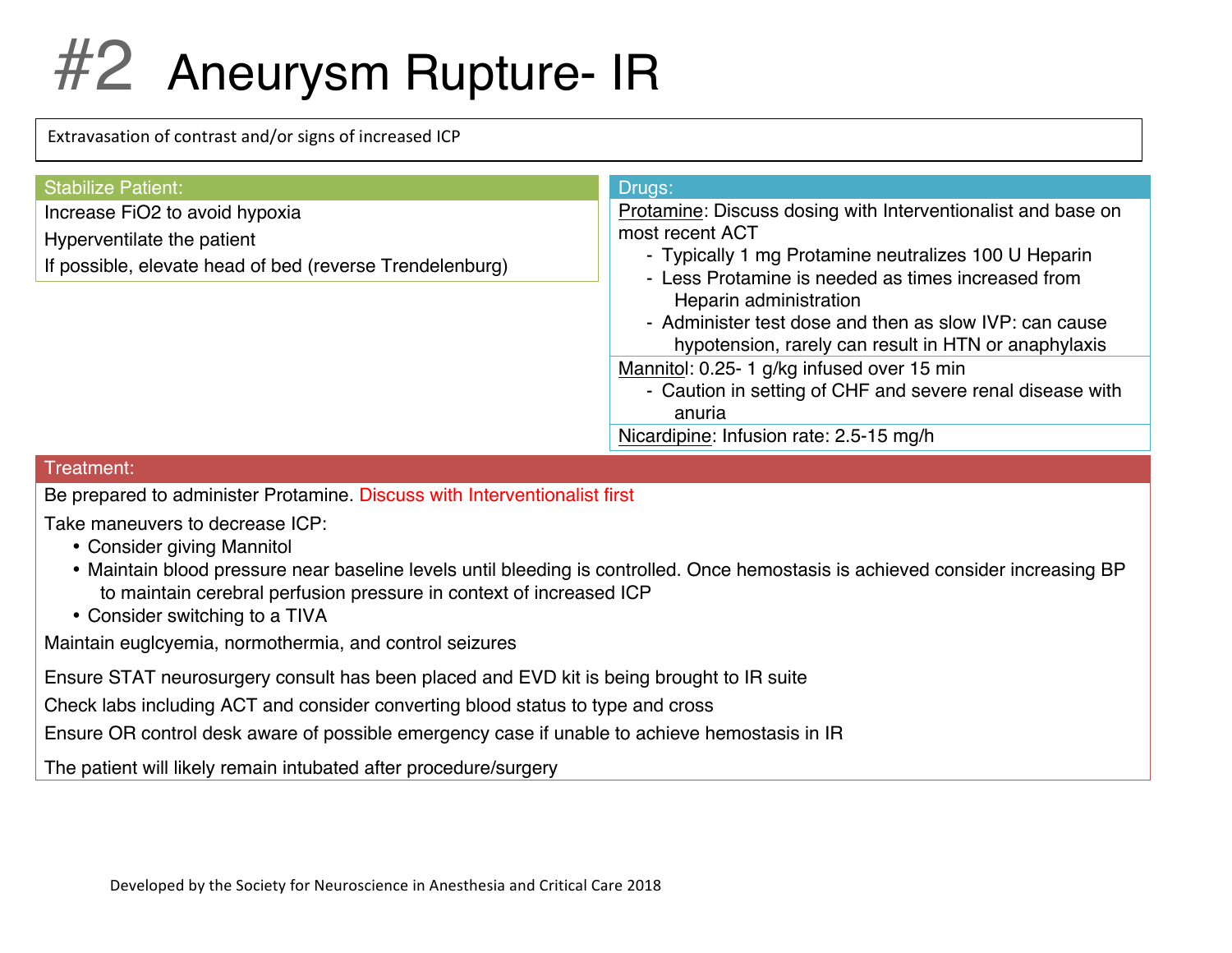# Intraoperative Aneurysm Rupture (IAR)

*May present clinically as sudden hypertension followed by bradycardia and arrhythmias, brain bulge or hematoma, or bleeding from the surgical site.*

| Stabilize Patient:                                                | Drugs:                                                    |
|-------------------------------------------------------------------|-----------------------------------------------------------|
| Communicate with the surgeon regarding anticipated blood loss and | Adenosine: 0.3-0.6 mg/kg provides flow arrest of 12-50    |
| surgical visibility                                               | seconds                                                   |
| Initiate vasopressor support, infuse volume, increase FiO2 as     | Mannitol: 0.25- 1 g/kg infused over 15 min                |
| needed, and consider transfusion                                  | - Caution in setting of CHF and severe renal disease with |
| Verify blood products availability, consider MTP                  | anuria                                                    |
| Call for extra help                                               | Propofol: 20-60 mg bolus, >125 mcg/kg/min infusion        |

#### Treatment:

Rupture before dural opening (IAR mainly occurs during hemodynamic swings and rapid changes in transmural pressure):

- Control abrupt increases in ICP with modest hyperventilation
- Immediate blood pressure control
- Minimize CMRO2 using IV anesthetic agents (propofol, barbiturates)
- Surgical decompression
- Osmotherapy with mannitol or 3% saline

Rupture after dural opening (IAR mainly occurs during dissection or clip placement):

- Reduce MAPs to ~50s acutely to decrease bleeding, improve visualization and soften aneurysm neck for clipping
- Consider Transient Flow Arrest with Adenosine
- Minimize CMRO2 using IV anesthetic agents (propofol, barbiturates)

\* Hypothermia is not recommended regardless of Hunt and Hess Grade

Reduction in MAPs must be balanced with maintaining perfusion of ischemic regions of the brain with impaired auto regulation

#### Common Causes:

Anesthetic factors: Response with intubation and emergence, coughing/gagging Hypertension ICP (sudden decrease): hyperventilation, use of large dose mannitol, CSF drain Maneuvers: Valsalva, application of PEEP Comorbidities: COPD, CAD, and hyperlipidemia

Developed by the Society for Neuroscience in Anesthesia and Critical Care 2018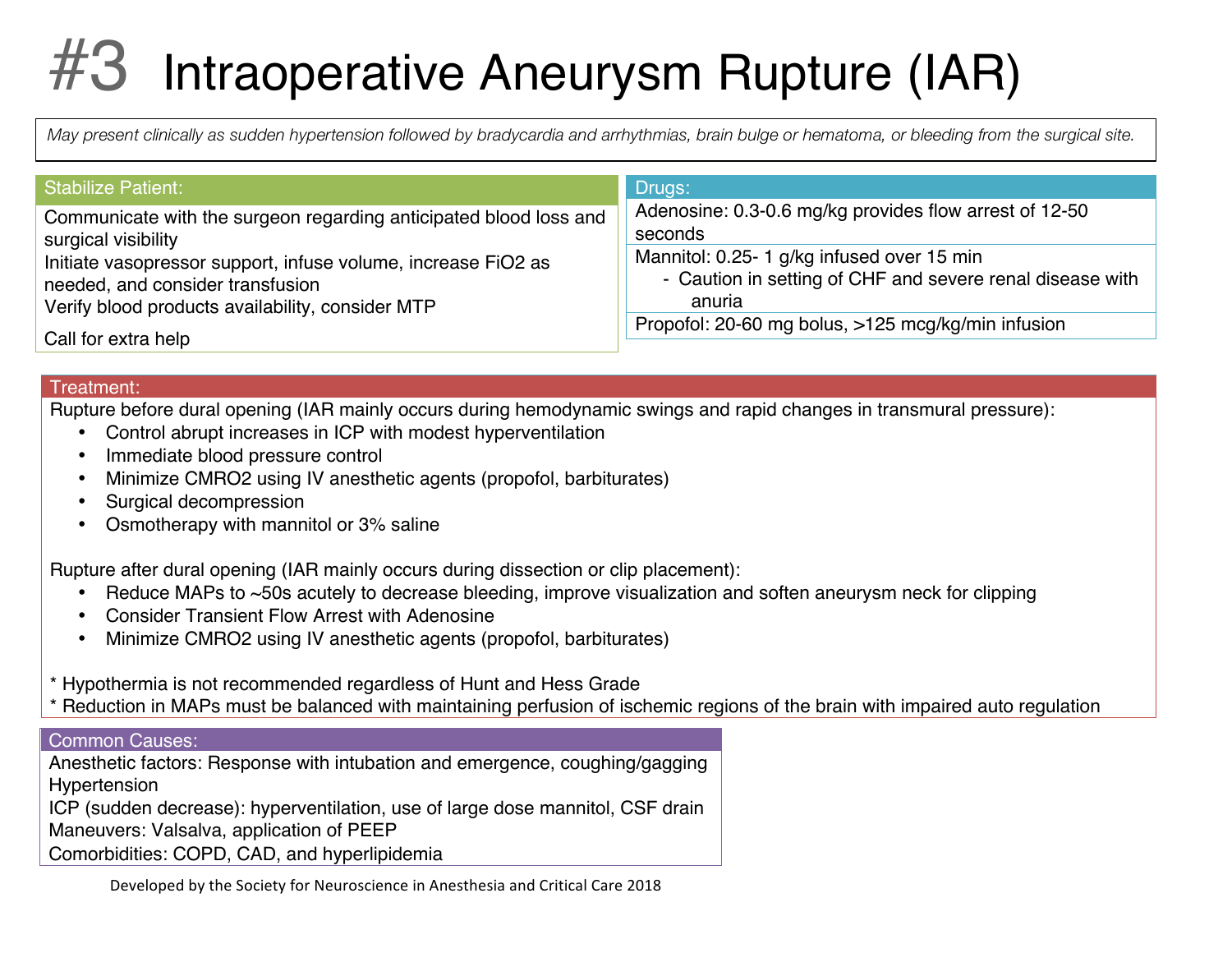### #4 Autonomic Hyperreflexia

Hypertensive episode, which can escalate to hypertensive crisis with reflexive bradycardia and dysrhythmias Patients with spinal cord injury at T6 or higher are at increased risk (can appear 2-3 weeks after injury, typically will manifest within 1 yr)

| <b>Stabilize Patient:</b>                                               | Drugs:                                                                                           |
|-------------------------------------------------------------------------|--------------------------------------------------------------------------------------------------|
| Immediately inform the surgeon and ask the surgeon to stop<br>operating | Nitroglycerin: Consider bolus 50-100 mcg and titrate to<br>effect. Infusion rate: 10-100 mcg/min |
| Deepen level of anesthetic                                              | Nicardipine: Consider bolus of 0.1-0.2 mg and titrate to                                         |
| Increase FiO2 to avoid hypoxia                                          | effect. Infusion rate: 2.5-15 mg/h                                                               |

#### Treatment:

Administer short-acting, rapid onset anti-hypertensive

• Consider Nitroglycerin, Nicardipine, or Nitroprusside

Eliminate stimulus if applicable (i.e. empty bladder or bowel) and maintain deeper plane of anesthesia

Position patient with head up

Monitor for signs of: MI, hemorrhage, seizure, dysrhythmias (can progress to heart block) and treat accordingly

• Consider invasive monitoring

Differential Diagnosis:

Pain, inadequate anesthetic depth, uncontrolled baseline HTN, pre-eclampsia

#### Common Causes:

Visceral stimulus: bladder or bowel distention Surgical stimulus Infection: UTI, Pressure ulcers Uterine contractions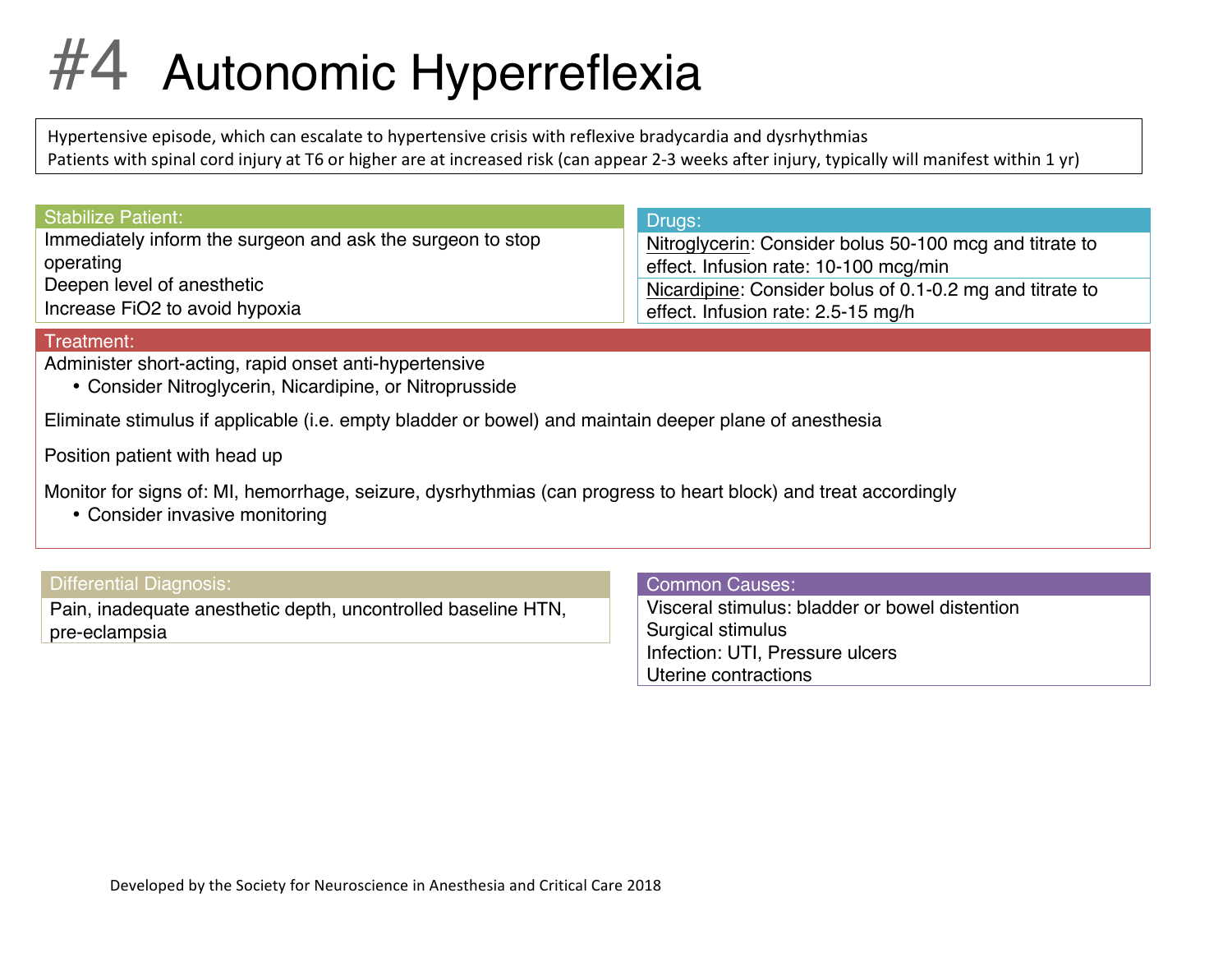### #5 Bleeding During Spine Surgery

Verify Diagnosis: Increase in Blood Loss, Hypotension, Tachycardia, Oliguria

| <b>Stabilize Patient:</b>                                        | Drugs:                                                                       |
|------------------------------------------------------------------|------------------------------------------------------------------------------|
| Control bleeding (surgical)                                      | Tranexamic Acid: *Institutional protocols may vary and should<br>be followed |
| Replace plasma volume<br>Maintain BP with vasopressors as needed | • Low Dose: Load 1 mg/kg Infusion 1 mg/kg/hr                                 |
| Verify blood product availability, consider MTP                  | • High Dose: Load 30 mg/kg Infusion 1-10 mg/kg/hr                            |

#### Treatment:

Confirm blood loss (suction canister, sponges, under drapes, etc.) and exclude other causes for hemodynamic problems Ensure adequate vascular access if not secured already, communicate with blood bank re need for blood products Consider use of red cell salvage techniques

Check labs: (ABG, Hct/Hb, thromboelastography)

- Correct deficiencies as indicated
- Goal Hb >8.0 (may vary based on patient co-morbidities)

Consider temporary wound packing until patient stabilized Restore plasma volume and temporize with vasopressors Ensure normothermia 36.0-37.9 °C Consider antifibrinolytics (Tranexamic Acid) and Factor VIIa

| Differential Diagnosis:                                                                                    | Common Causes:                                                                          |
|------------------------------------------------------------------------------------------------------------|-----------------------------------------------------------------------------------------|
| Overdose of anesthetic, pulmonary embolism, anaphylaxis, other<br>forms of shock, or transfusion reaction. | Multilevel spine surgery, tumor resection, trauma, infection<br><b>Revision surgery</b> |
|                                                                                                            | Patient age, obesity, known coagulation defects                                         |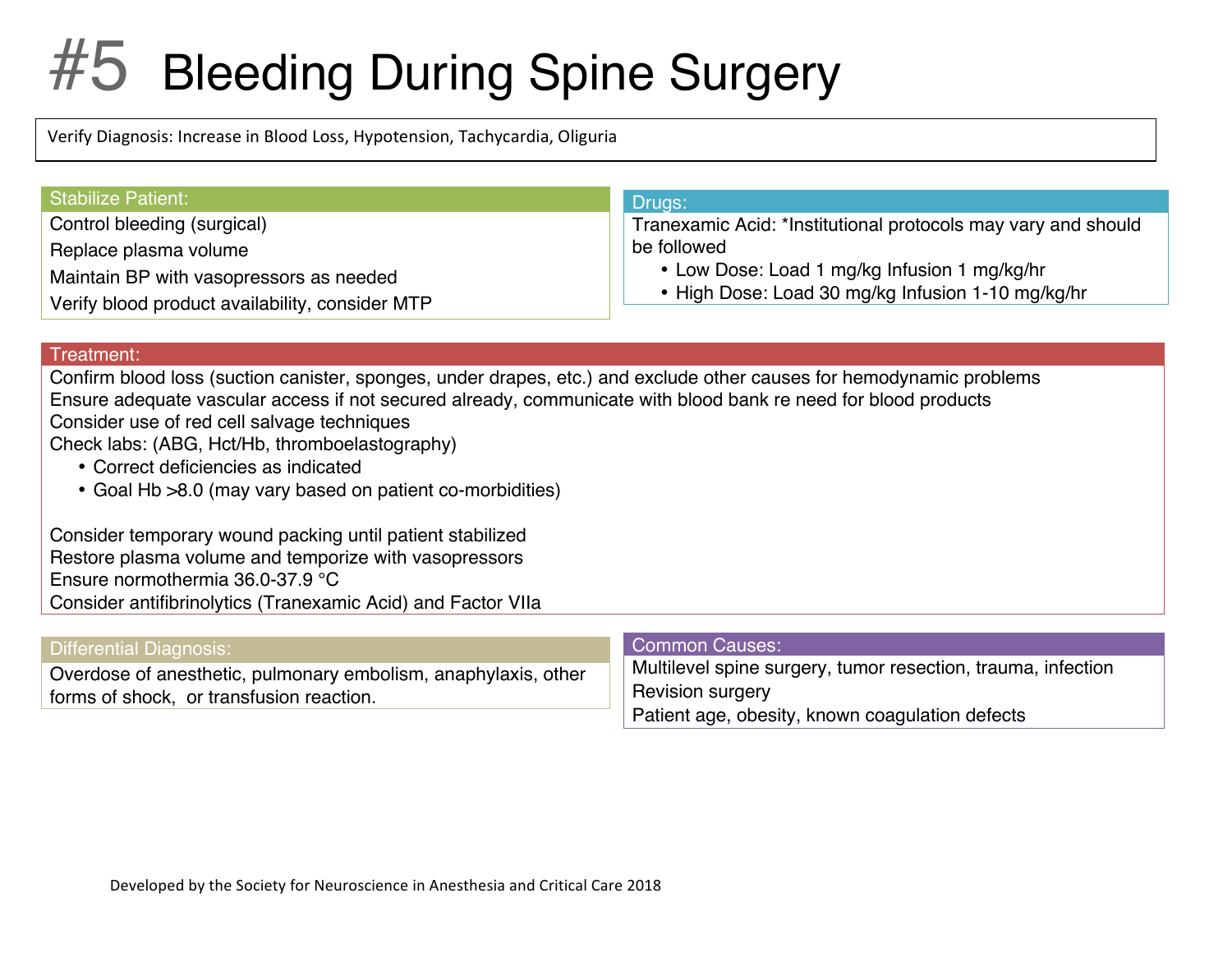### $\#$  6 Delayed Emergence after Craniotomy

Failure of emergence or resumption of baseline mental status after expected time frame of recovery from anesthetics has elapsed

| ⊦ Stabilize Patient: <sup>।</sup>                                                                         | Drugs:                                                                                        |
|-----------------------------------------------------------------------------------------------------------|-----------------------------------------------------------------------------------------------|
| Immediately correct hemodynamic instabilities (hypotension,<br>hypoxia, hypercapnia, etc.) or hypothermia | Naloxone: 0.04 mg-0.1 mg, IV every 2-3 minutes PRN for<br>reversing an opioid overdose        |
| Notify surgeon, perform neurological assessment in OR                                                     | Flumazenil: 0.2 mg IV, repeat at 1 min intervals PRN. usual                                   |
|                                                                                                           | dose: 0.6-1 mg for reversing a benzodiazepine overdose<br>(caution for seizure precipitation) |

#### Treatment:

Check and reverse residual anesthetics if possible:

- Opioid: reverse with naloxone
- Benzodiazepines: reverse with flumazenil
- Nondepolarizing neuromuscular blockade: reverse with anticholinesterases or sugammadex (for rocuronium and vecuronium)
- Volatile agent, barbiturates, propofol, other sedatives like ketamine, lidocaine: allow adequate time for recovery
- Correct metabolic/endocrinological derangements: send blood gas, drug screen or other relevant tests
	- Hypo-/hyper-glycemia, hyponatremia, hypermagnesemia, severe acid-base disturbances, etc.
	- Hyperammonemia, uremia, severe hypothyroidism, central anticholinergic syndrome, drug intoxication, etc.

If neurosurgical causes are suspected:

- Prepare for transporting patient for emergent CT/MRI or angiogram
- Keep OR available for potential emergent re-exploration or angiogram
- Consider EEG to rule out seizures

#### Differential Diagnosis:

- Residual anesthetics (see "Treatment" section)
- Metabolic/endocrinological derangements (see "Treatment" section)
- Neurosurgical causes: cerebral ischemia and vascular occlusion, intracranial hemorrhage, elevated intracranial pressure, cerebral edema, hydrocephalus, postictal state after intraoperative seizures, tension pneumocephalus, surgical trauma, etc.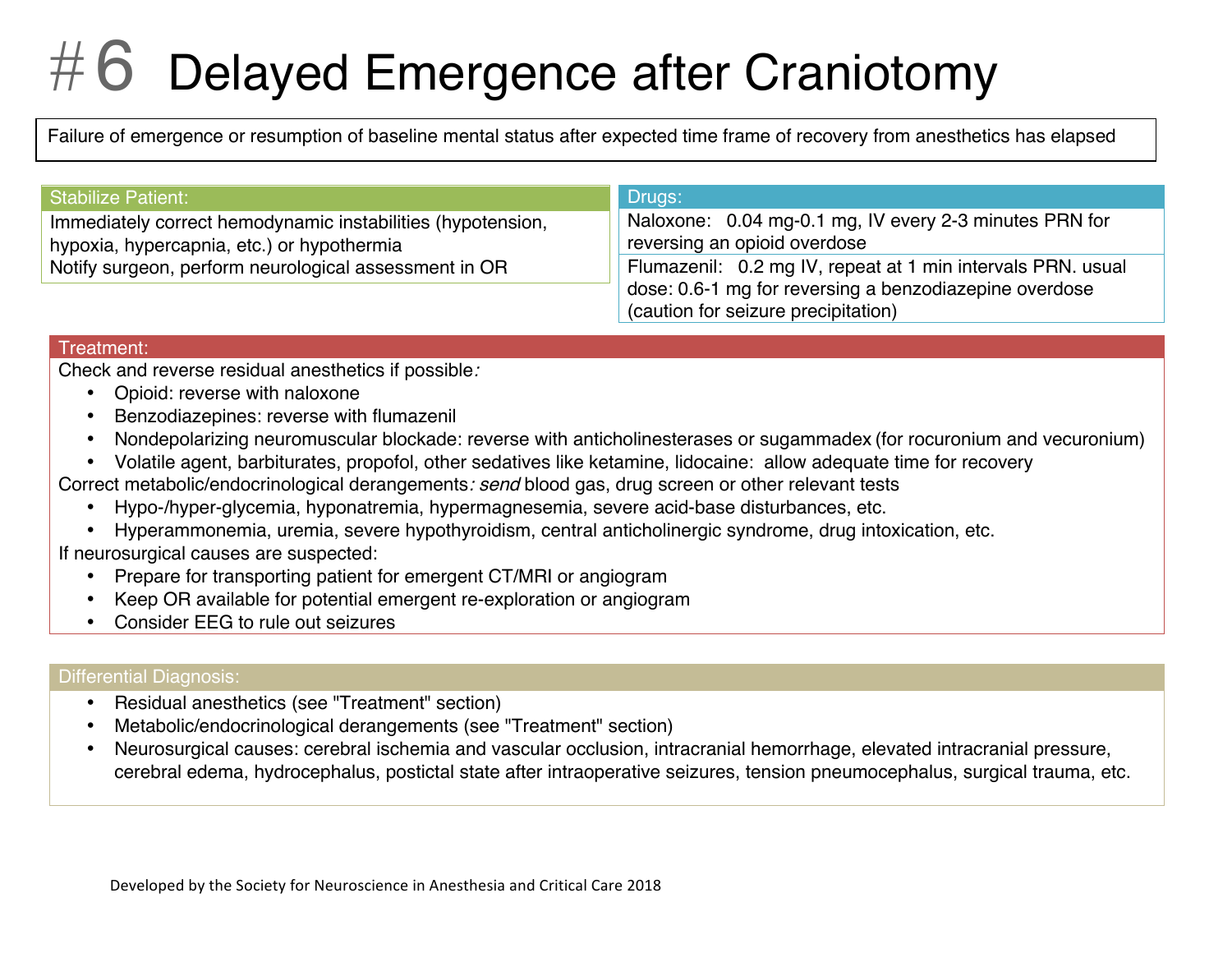# #7 Management of Intraoperative Increased ICP

**Verify clinical picture. Subjective** (surgeon's visible judgment), **objective** (Hypertension, bradycardia, ICP monitoring) and **radiological** evidence(CT scan) of cerebral edema are the most common indications to institute intraoperative ICP lowering treatment

|                                                                                                                                                                                                                                                                    | Drugs:                                                                   |
|--------------------------------------------------------------------------------------------------------------------------------------------------------------------------------------------------------------------------------------------------------------------|--------------------------------------------------------------------------|
| <b>Stabilize Patient:</b>                                                                                                                                                                                                                                          | 20% Mannitol (0.25-2g/kg) in IV boluses, typical dose is 1g/kg           |
| Maintenance of cerebral perfusion pressure with mild hypertension<br>as indicated.<br>Ensure adequacy of oxygenation: PaO2 >100mmHg<br>Ensure adequacy of ventilation: EtCO2 ~35 mmHg<br>Glucose control: BG 140-180 mg/dL<br>Avoidance of hyperthermia: Temp <38C | Hypertonic saline(1.6-7.5%) continuous infusion (0.1 to 1.0<br>mL/kg/hr) |
|                                                                                                                                                                                                                                                                    | IV Furosemide (5-20mg)                                                   |
|                                                                                                                                                                                                                                                                    | Steroids (tumors/vasogenic edema)                                        |
|                                                                                                                                                                                                                                                                    | Barbiturate coma- only in special circumstances.                         |
|                                                                                                                                                                                                                                                                    | Pentobarbital, 10 mg/kg over 30 minutes (load), 5 mg/kg/hr for           |
|                                                                                                                                                                                                                                                                    | 3 hours, then 1 mg/kg/hr.                                                |

#### Treatment:

Optimize patient position to improve venous drainage (elevate head)

Maintenance of adequate anesthetic depth and analgesia

- IV anesthetic preferred: Propofol
- Adequate muscle relaxation in an intubated patient and prevention of coughing, bucking or straining on the end tracheal tube Hyperventilation to lower ICP
	- Should not be prophylactic

Check labs to evaluate for metabolic causes

CSF drainage

• Consider Intraoperative drainage of CSF with a ventriculostomy

Treat seizures

• Cold saline irrigation by surgeon

Assessment for treatable surgical causes

#### Common Causes:

Intracranial hemorrhage: Epidural, subdural, intracerebral hemorrhage

Subarachnoid hemorrhage from an aneurysm rupture

CSF flow obstruction: hydrocephalus

Increase in venous pressure: venous thrombosis, heart failure

Metabolic causes: hyponatremia, hypoosmolality, hepatic, or uremic encephalopathy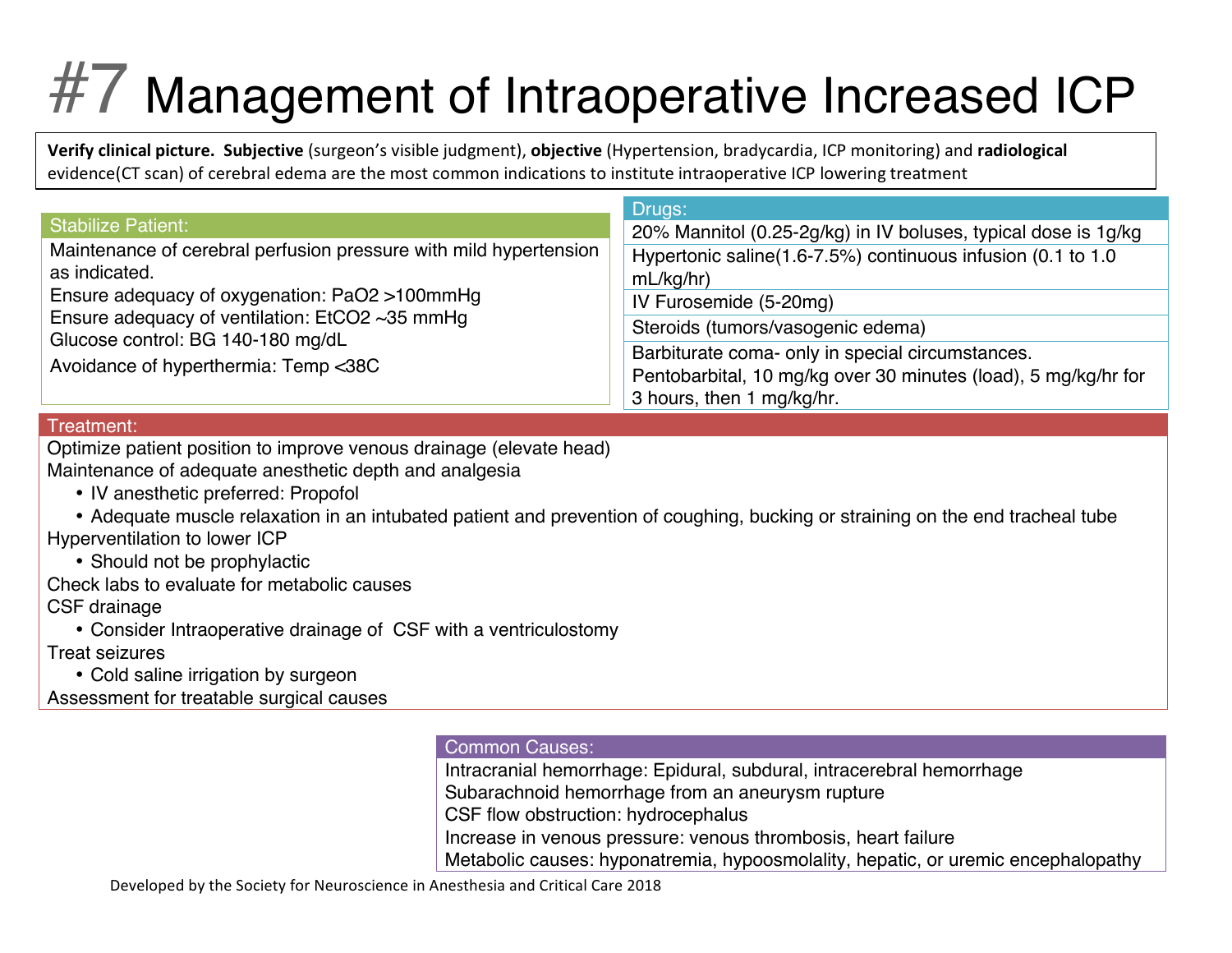### **3 Loss of Evoked Potentials in Spine Surgery**

*Threshold for alarm is based on monitoring modality and surgery being performed (It is a team decision) However for SSEP a decrease in amplitude >50% or an increase in latency >10% is generally considered significant. MEP >80% amplitude decrease is considered significant.*

#### Stabilize Patient:

Notify all members of the OR team

Neurophysiology technician should check lead placement to make sure nothing has become dislodged

Anesthesia team will verify that no sudden changes to the anesthetic have been made and will ensure the patient is not hypoxic

Surgical team should consider reversal of any high-risk maneuvers performed prior to loss of signals

#### Treatment:

Increase MAP ≥ 85mmHg for adolescents and adults. For younger children, the MAP should be 20% above their baseline. Turn off volatile anesthetics/switch to TIVA (notify neurophysiology team you are doing this)

Ensure normothermia 36.0-37.9 °C

Ensure normocarbia

Check patient limb positioning

Check an ABG

- Correct acidosis if present
- Transfuse pRBCs if Hb is <8.0

Re-evaluation of evoked potentials should be ongoing while corrective actions are being made. If abnormality remains consider:

- Wake-up test
- Emergent spinal cord imaging

#### Common Causes:

Surgical: distraction of spinal cord, derotation or deformity, screw misplacement, osteotomy, patient positioning Anesthetic: Drug boluses, deep stage of anesthesia

Physiologic: hypotension, hypothermia

Technical: electrode disconnection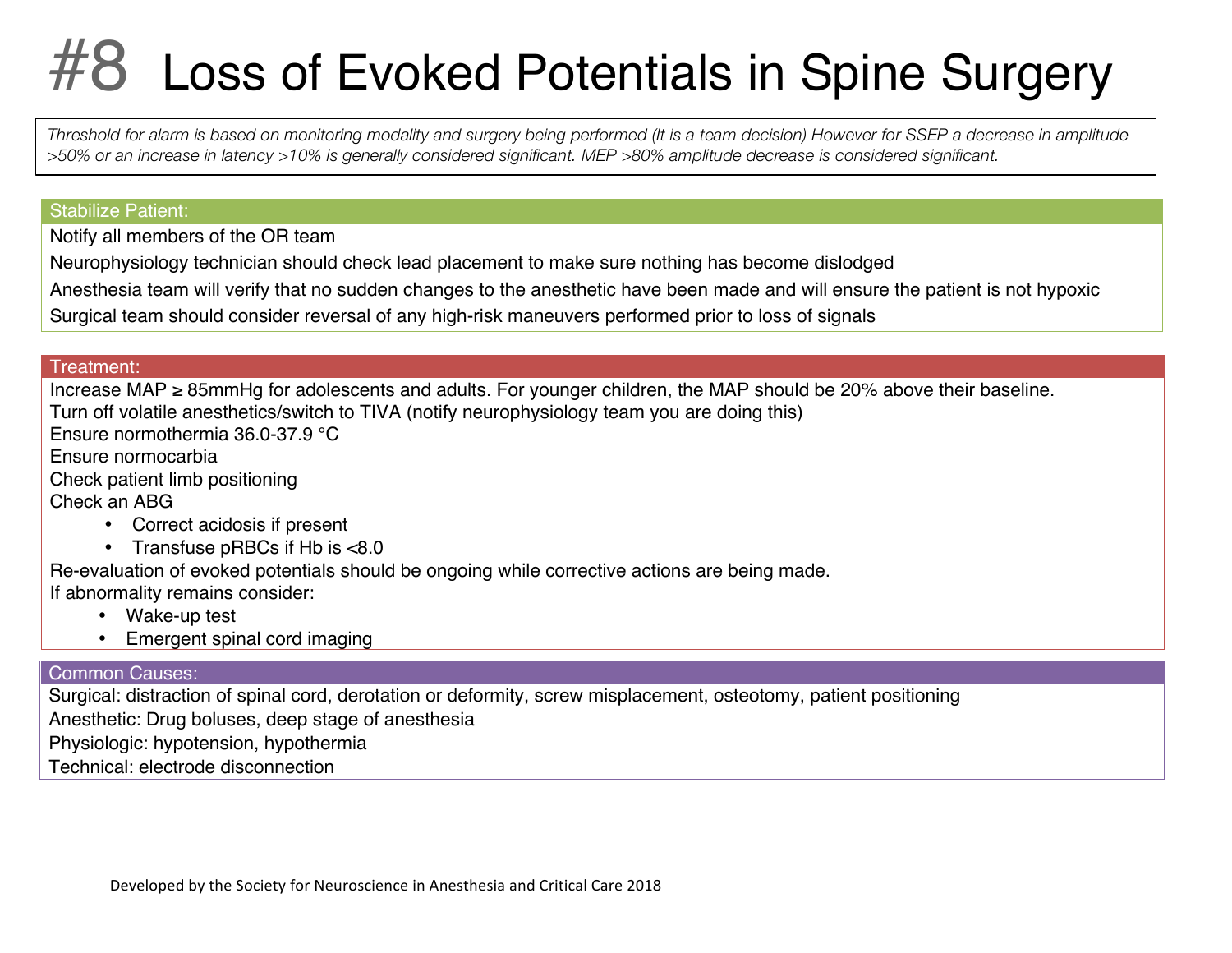# #9 Seizure During Craniotomy

Awake craniotomy: loss of consciousness, fluttering eyelids, repetitive/rhythmic jerking movements of head or limbs, stiffness and convulsions. Characteristic EEG or ECoG changes during GA

| <b>Stabilize Patient:</b>                                          | Drugs:                                                        |
|--------------------------------------------------------------------|---------------------------------------------------------------|
| 100% $O_2$ , may perform bag-mask ventilation with oral airway or  | Midazolam 1-5 mg, diazepam 5-10 mg, lorazepam 2-5 mg IV       |
| place LMA if necessary (for awake craniotomy)                      | Propofol: IV in 0.5-1 mg/kg increments                        |
| Notify surgeon, halt surgical manipulations, place ice-cold saline | Phenobarbital: 10-20 mg/kg IV, max 30 mg/kg, rate < 60 mg/min |
| on the cortical surface                                            | Phenytoin: 20 mg/kg IV at up to 50 mg/min                     |
| Treat hemodynamic instabilities (hypotension, hypoxia,             | Fosphenytoin: load 15-20 mg PE/kg IV at up to 150 mg PE/min   |
| hyperthermia, etc.)                                                |                                                               |

#### Treatment:

If seizure is mild and self-limited  $\Rightarrow$  surgery may be continued with cautions. Supplement  $O_2$  and closely monitor airway patency, ventilation/oxygenation, consciousness (if awake) and vital signs

If seizure is not self-limited, administer incremental doses of IV propofol, midazolam or barbiturate to halt seizures If airway patency or adequate ventilation/oxygenation are not maintained:

- Place LMA or endotracheal tube (if awake), consider video laryngoscope or fiberoptic bronchoscope to help with airway visualization
- Suction oropharyngeal area and consider OGT to prevent aspiration
- Place bite blocker and protect patient from traumatic injury

Work on the underlying causes:

- Metabolic derangements: hypoglycemia, hyponatremia, alkalosis/hyperventilation, severe hypocalcemia or hypomagnesemia
- Drug toxicity or withdrawal, inadequate serum anticonvulsant levels
- Surgical insults: cortical stimulation, brain injury, cerebral hemorrhage or ischemia, etc.
- Anesthetics with epileptogenic potential should be avoided

Consider EEG or ECoG monitoring if feasible

Discuss administration of antiepileptic drugs (e.g. phenytoin, keppra) with surgical team

Prepare for delayed emergence and prolonged mechanical ventilation after surgery

#### Differential Diagnosis:

If awake: dystonia, shivering (hypothermia), nonepileptic seizures, anxiety spells, migraine headaches, syncope, etc. If under GA (not paralyzed): dystonia, shivering (hypothermia), etc.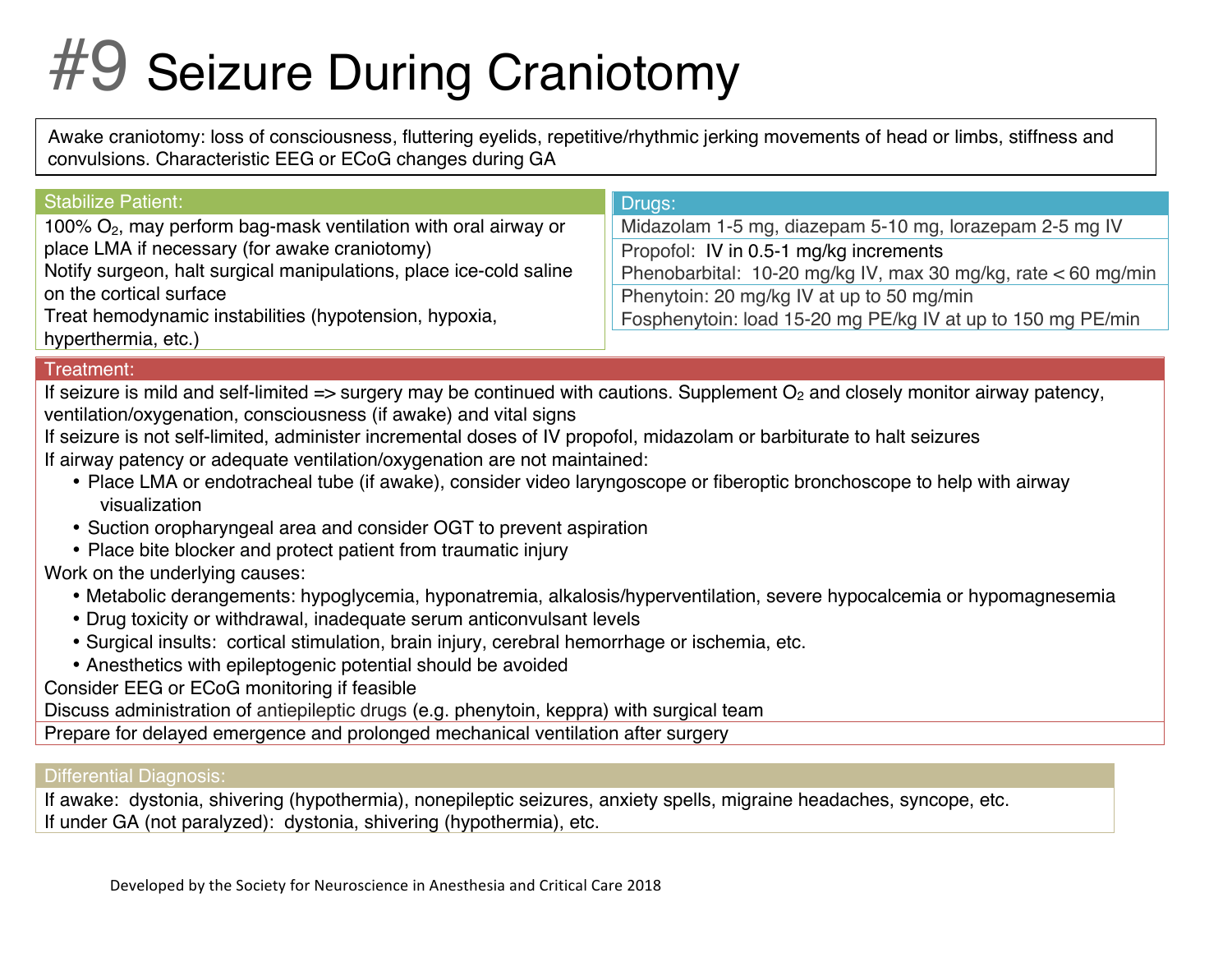# #10 Cerebral Vasospasm

Changes in neurological exam after SAH, often blood pressure dependent. Diagnosis via TCD followed by CT angiography

| Stabilize Patient:                                           | Drugs:                                                        |
|--------------------------------------------------------------|---------------------------------------------------------------|
| Avoid hypotension, hyperthermia, hyperglycemia, hypovolemia, | Nimodipine 60mg PO q 4hrs x 21 days *standard of care         |
| and hyponatremia.                                            | Nicardipine $0.075 - 0.15$ mg/kg/hr IV *consider if unable to |
| Ensure euvolemia                                             | give nimodipine                                               |
| Consider securing the airway                                 |                                                               |

#### Treatment:

Modified Triple H therapy if vasospasm confirmed and aneurysm secured, otherwise risk of re-bleed.

- Hypertension by volume expansion and possible addition of vasopressors (Phenylephrine, Norepinephrine, Vasopressin, etc.).
- Hemodilution with either crystalloids or colloids, aim for Hct 30 35% (optimal balance between low viscosity and O2 carrying capacity)
- Euvolemia in combination with induced hypertension

Vasorelaxation:

- Calcium Channel Blockers: (Nimodipine  $1<sup>st</sup>$  line, Nicardipine  $2<sup>nd</sup>$  line)
- Magnesium: no difference in outcome

Experimental and less efficacious medical therapies:

• Endothelin Receptor Antagonists: Clazosentan (conflicting results and increased risk of pulmonary edema, hypotension and anemia)

Free Radical Scavengers: Tirilazad, Nicaraven, Ebselen

Thromboxane Inhibitors: Ozagrel

Anti-Inflammatory Treatment: Nafamostat, Methylprednisolone Interventional Therapies:

- Intra-arterial medical therapies: Papaverine, Verapamil
- Mechanical treatment

#### Differential Diagnosis:

Aneurysmal rebleed, acute stroke, hydrocephalus, seizures

#### Common Causes:

Day 2 – 15 after subarachnoid hemorrhage, usually resolving between weeks 2 – 5 post hemorrhage